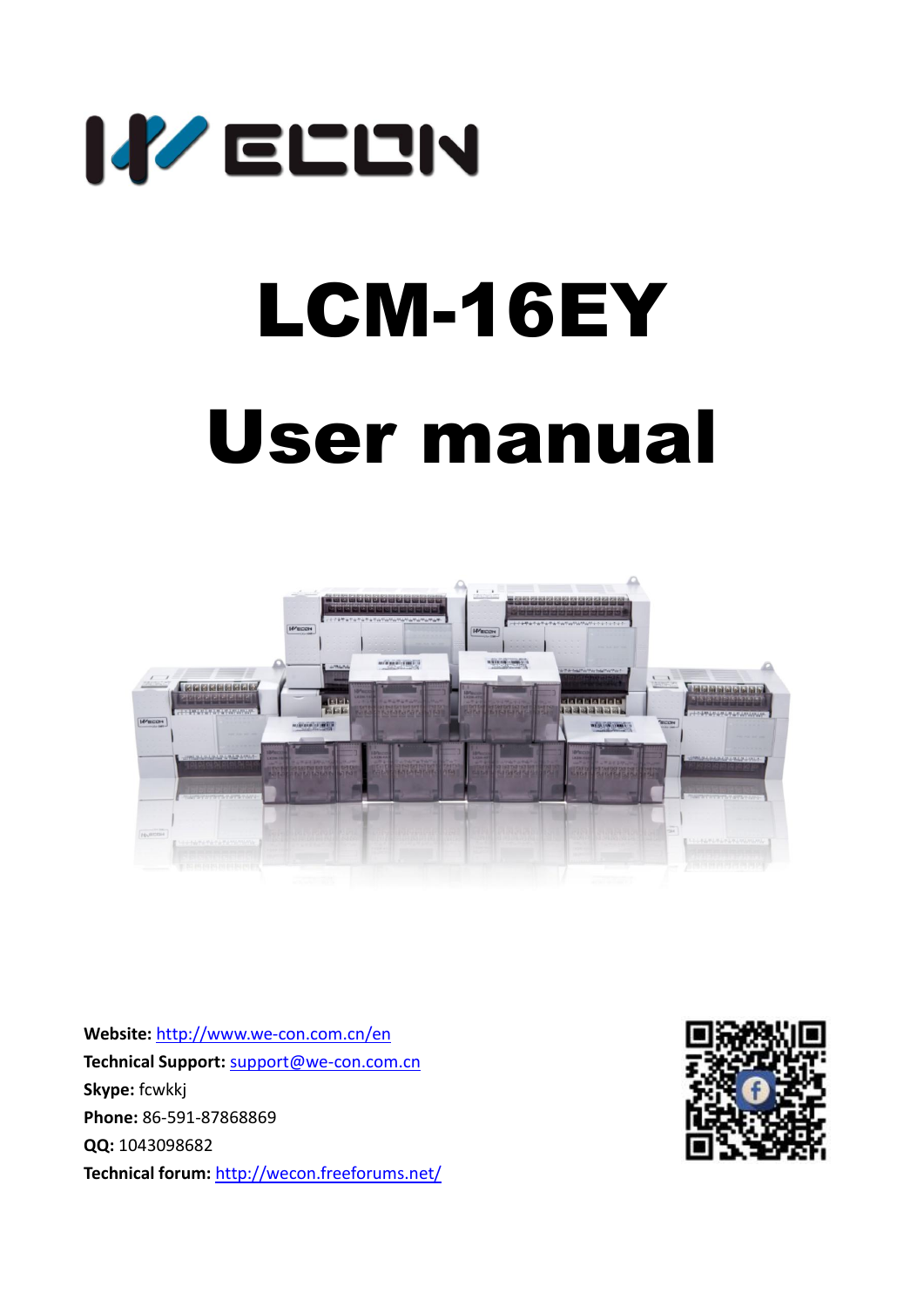

# **1.Naming rule**

Naming rule of LCM I/O output expansion module:

 $LCM-16EY$  $\overline{1}$   $\overline{2}$   $\overline{3}$   $\overline{4}$   $\overline{5}$ 

- (1) WECON PLC series;
- $(2)$  Input point No.
- 3 Product type, E means expansion;

# **2.Dimensions**



#### Dimensions: mm





 $(4)$  Expansion output (Y);  $(5)$  T: transistor, R: relay;

- $(1)$  State LED: Light when normal condition
- 2 LINK: RS485 communication state
- 3 485 communication terminal
- 4 Module power DC24V
- 5 Extension module name
- 6 Digital signal output terminal
- 7 DIN rail mounting slot
- $(8)$  DIN rail hook
- $(9)$  Mounting holes (φ4.5)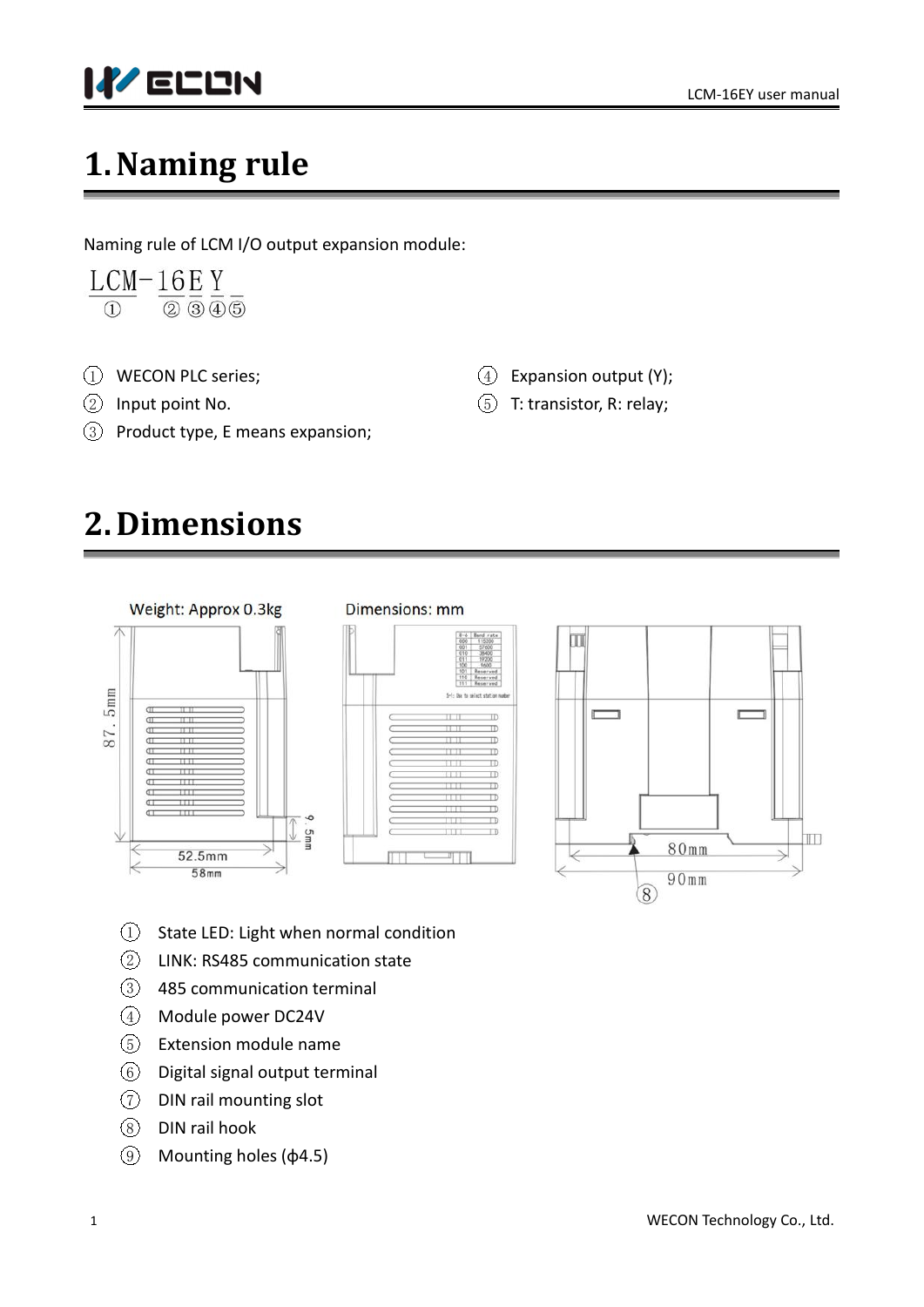



| <b>Name</b> | <b>Description</b> | Led states | Event state                                     |
|-------------|--------------------|------------|-------------------------------------------------|
|             | <b>RS485</b>       | Led Blink  | Normal communication                            |
| <b>LINK</b> | communication      | Led OFF    | Communication exception, stop, or failure       |
|             | states             | Led ON     | Abnormal software operation or hardware failure |

## **2.1 Crimp terminations**



- Please use crimp terminals as indicated on the graph.
- The tightening torque should be applied 5 to 8 Kg.cm.
- Other terminals should be empty but only wiring terminals mention in this manual.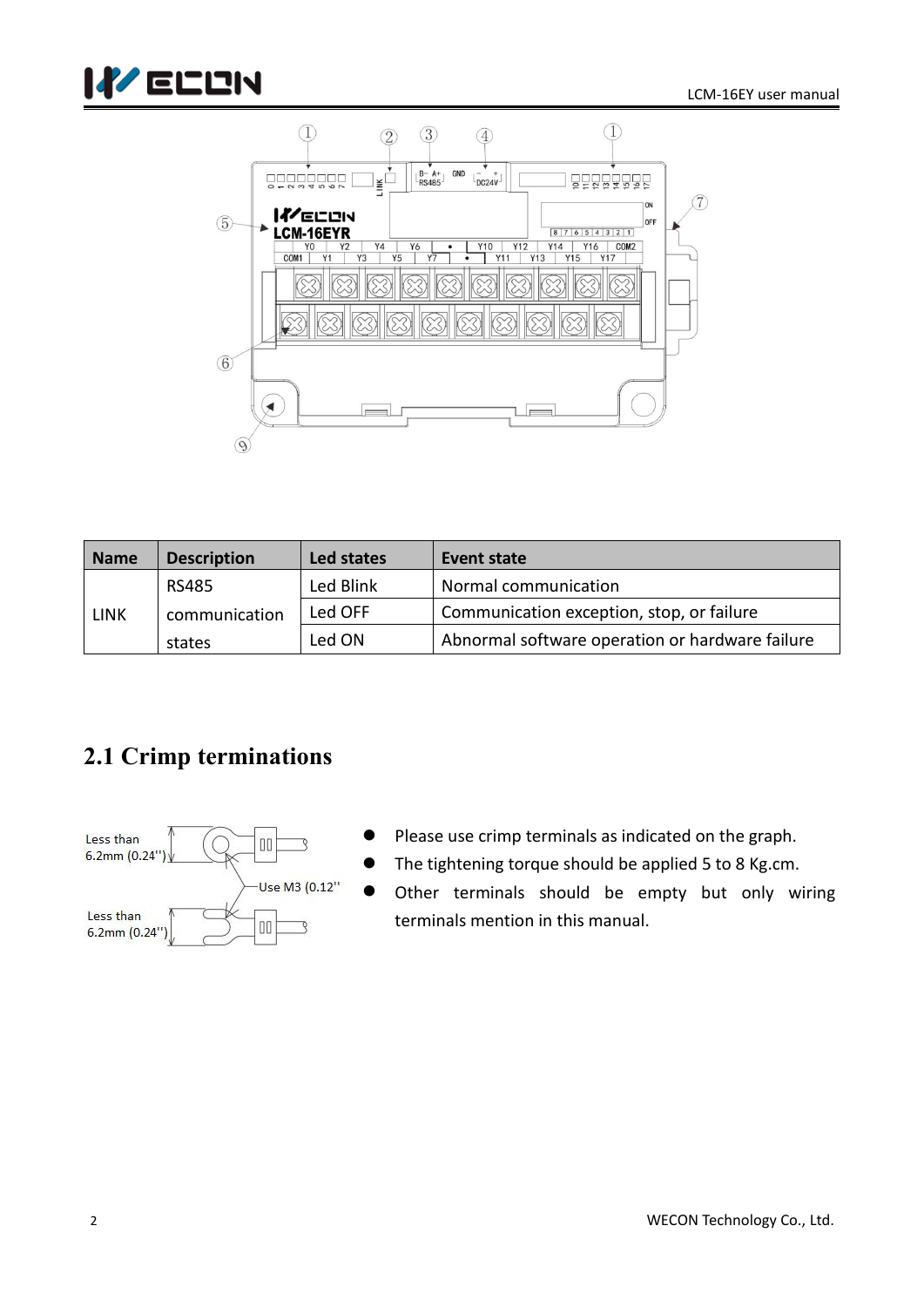

# **3.Output specification**

|              | Item               | <b>Relay output</b>                | <b>Transistor output</b>                     |  |
|--------------|--------------------|------------------------------------|----------------------------------------------|--|
|              | Mode               | LCM-16EYR                          | LCM-16EYT                                    |  |
|              | Output circuit     | Load<br><b>PLC</b><br>Power supply | Load<br>$^{+}$<br><b>PLC</b><br>Power supply |  |
|              | Power supply       | Less than AC250V or DC 30V         | DC 5V~30V                                    |  |
|              | Circuit insulation | Mechanical                         | Photo-coupling                               |  |
|              | LED                | Light when relay is energized      | Light when photo-coupling is<br>energized    |  |
|              |                    | 2A/ point                          | 0.5A/ point                                  |  |
|              | Resistance         | 8A/ four points                    | 0.8A/ four points                            |  |
| Load         |                    | 8A/ eight points                   | 1.6A/ eight points                           |  |
|              | Inductance         | <b>80VA</b>                        | 12W/DC24V                                    |  |
|              | Lamp               | 100W                               | 1.5W/DC24V                                   |  |
|              | Leakage current    |                                    | 0.1mA/DC 30V                                 |  |
| Minimum load |                    |                                    | DC 5V 2mA                                    |  |
| OFF->ON      |                    | About 10 ms                        | Less than 0.2 ms                             |  |
|              | $ON$ -> OFF        | About 10 ms                        | Less than 0.2 ms                             |  |

# **4. Modbus communication**

## **4.1 Comport communication configuration**

| Com port comm. configuration |                                                 |  |  |
|------------------------------|-------------------------------------------------|--|--|
|                              | Station No. $\vert$ 1~32 (Adjust by DIP switch) |  |  |
| Baud rate                    | 9600~115200 (Adjust by DIP switch)              |  |  |
| Stop bit                     |                                                 |  |  |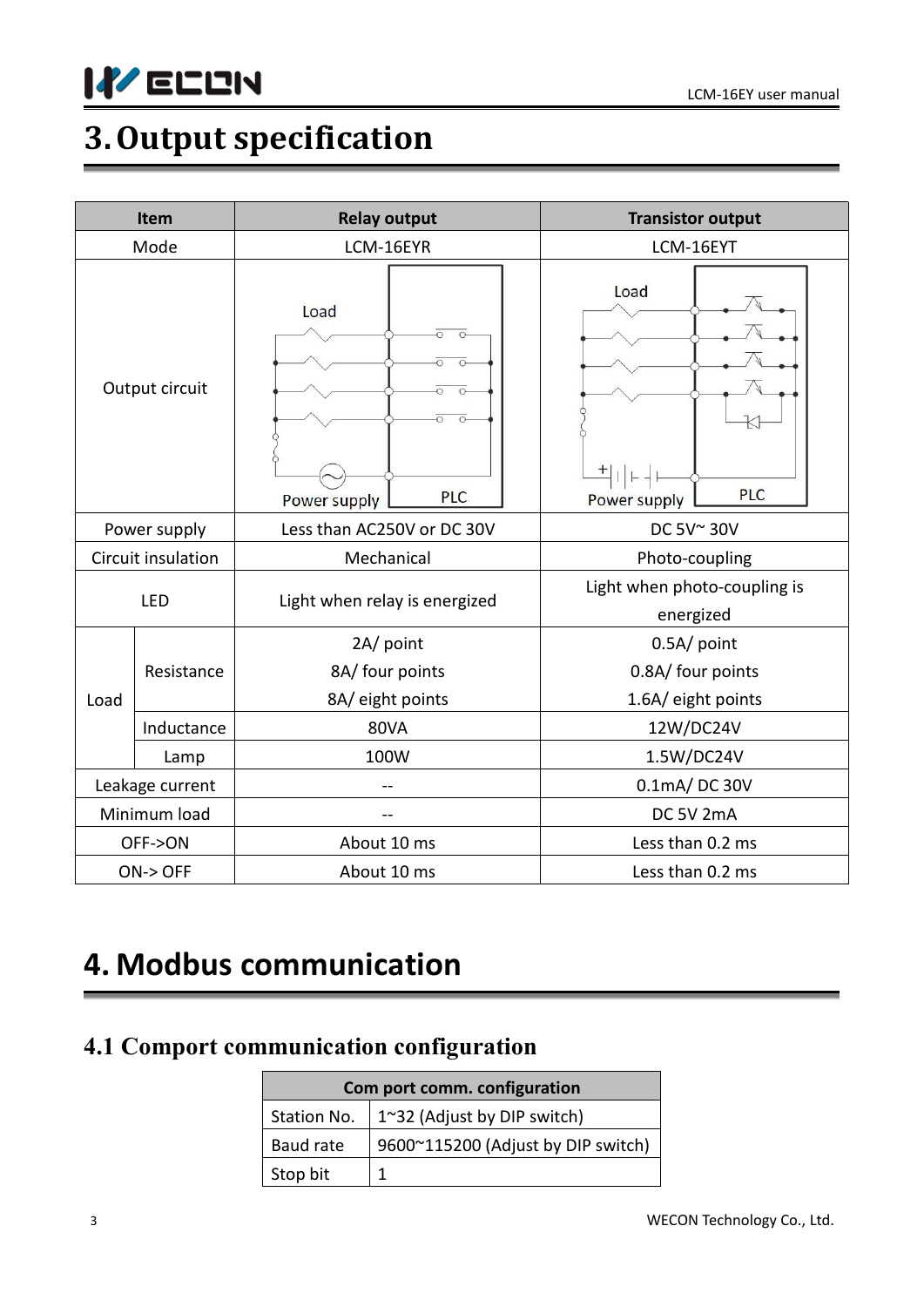

Data bit  $\vert 8$ parity | even

## **4.2 Module communication mode (function code)**

LCM-16EY communication with coil: 01 (read coil), 05 (write signal coil), 15 (write continuous coils)

#### **1) 0x01 (Read coil)**

Request (by Master)

| <b>Slave Station</b> | 1 byte | Slave station    |
|----------------------|--------|------------------|
| Function code        | 1 byte | 0x01             |
| Start address        | 2 byte | 0x0000 to 0x000F |
| Coil address No.     | 2 byte | 1 to 16          |
| <b>CRC</b>           | 2 byte | <b>CRC</b>       |

#### Response (by slave)

| Slave station | 1 byte | Slave station |
|---------------|--------|---------------|
| Function code | 1 byte | 0x01          |
| Byte No.      | 1 byte | N             |
| Coil states   | N byte | n=N<br>or N+1 |
| <b>CRC</b>    | 2 byte | <b>CRC</b>    |

N=Output number/8,if remainder is not equal to 0,then N=N+1

#### Error (Slave respond)

| Slave station  | 1 byte | Slave station                      |
|----------------|--------|------------------------------------|
| Error code     | 1 byte | 0x81                               |
|                |        | 01 (can not support this function) |
| Exception code | 1 byte | 02 (Address crossing domain)       |
| <b>CRC</b>     | 2 byte | CRC                                |

#### Example: read 0x0000-0x0007 coils address

| (by Master)<br><b>Request</b> |    | <b>Respond (By slave)</b> |    |
|-------------------------------|----|---------------------------|----|
| Slave                         | 0A | Slave                     | 0A |
| Function code                 | 01 | Function code             | 01 |
| Coil high start address       | 00 | Byte No.                  | 01 |
| Coil low start address        | 00 | Output states (0-7)       | FF |
| Read number (High 8 bits)     | 00 | <b>CRC Low bit</b>        | 13 |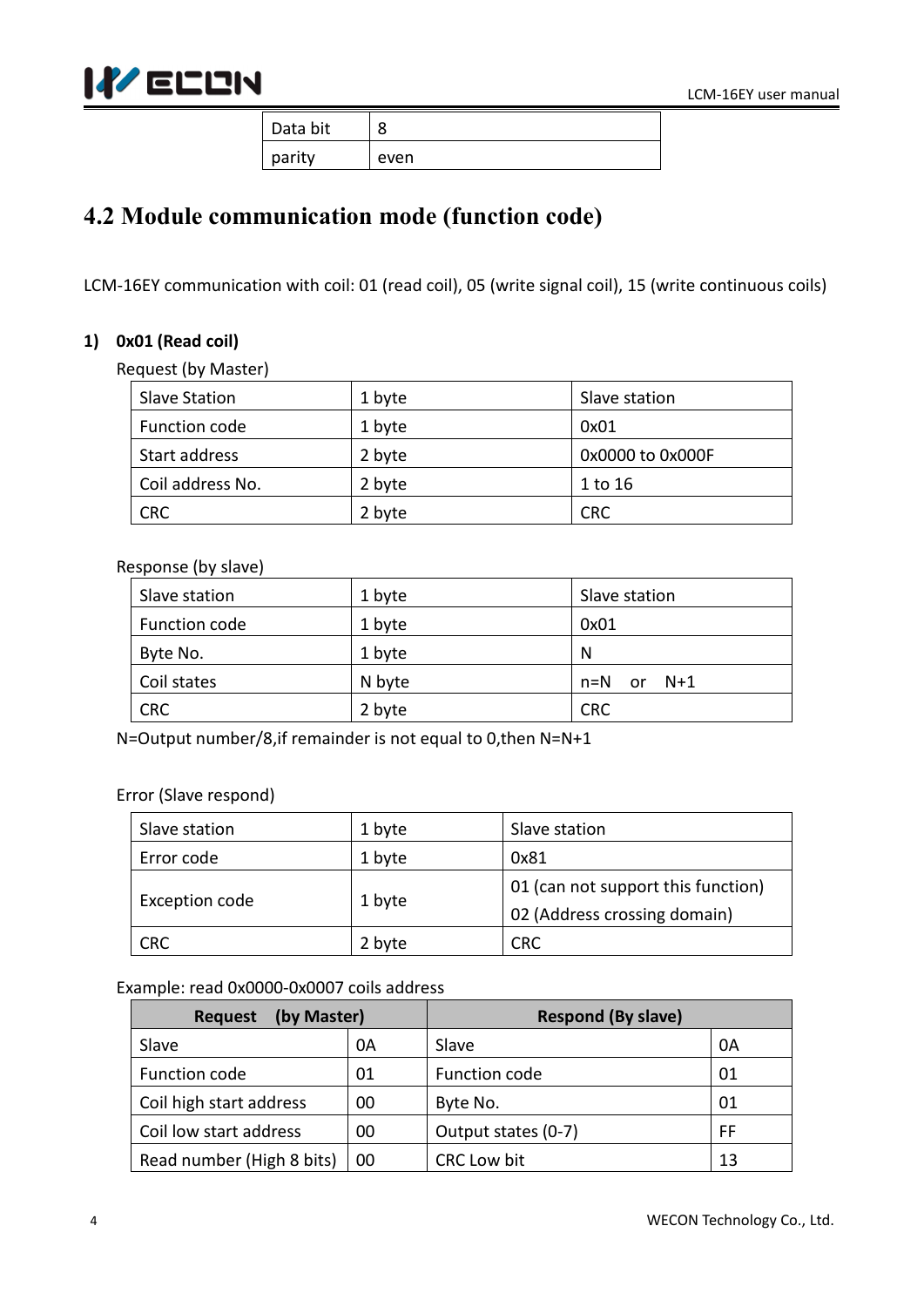

| Read number (Low 8 bits)  | $^{\dagger}$ 08           | CRC High bit | ᇿ |
|---------------------------|---------------------------|--------------|---|
| <b>CRC Low bit</b>        | B7                        |              |   |
| <sup>I</sup> CRC High bit | $\mathfrak{D} \cap$<br>υc |              |   |

#### **2) 0x05 (Write signal coil)**

Request (By Master)

| Slave station  | 1 byte         | Slave station              |
|----------------|----------------|----------------------------|
| Function code  | 1 byte<br>0x05 |                            |
| Output address | 2 byte         | 0x0000 to 0x000F           |
|                |                | 0x0000 (Write 0) or 0xFF00 |
| Output value   | 2 byte         | (Write 1)                  |
| <b>CRC</b>     | 2 byte         | <b>CRC</b>                 |

#### Respond (By Slave)

| Slave station  | 1 byte | Slave station    |
|----------------|--------|------------------|
| Function code  | 1 byte | 0x05             |
| Output address | 2 byte | 0x0000 to 0x000F |
| Output value   | 2 byte | 0x0000 or 0xFF00 |
| <b>CRC</b>     | 2 byte | <b>CRC</b>       |

#### Error Respond (By Slave)

| Slave station  | 1 byte | Slave station                          |
|----------------|--------|----------------------------------------|
| Error code     | 1 byte | 0x85                                   |
|                |        | 01 (cannot support this function code) |
| Exception code | 1 byte | 02 (Address crossing domain)           |
| <b>CRC</b>     | 2 byte | <b>CRC</b>                             |

#### Example: write 0x000 address coil

| <b>Request (by master)</b> |     | <b>Respond (by slave)</b>  |           |
|----------------------------|-----|----------------------------|-----------|
| <b>Slave Station</b>       | 0A  | Slave station              | 0A        |
| Function code              | 05  | Function code              | 05        |
| Coil high start address    | 00  | Coil high start address    | 00        |
| Coil low start address     | 00  | Coil low start address     | 00        |
| Write number (High 8 bits) | FF  | Write number (High 8 bits) | FF        |
| Write number (Low 8 bits)  | 00  | Write number (Low 8 bits)  | 00        |
| CRC Low bit                | BD. |                            | <b>BD</b> |
| CRC High bit               | 41  |                            | 41        |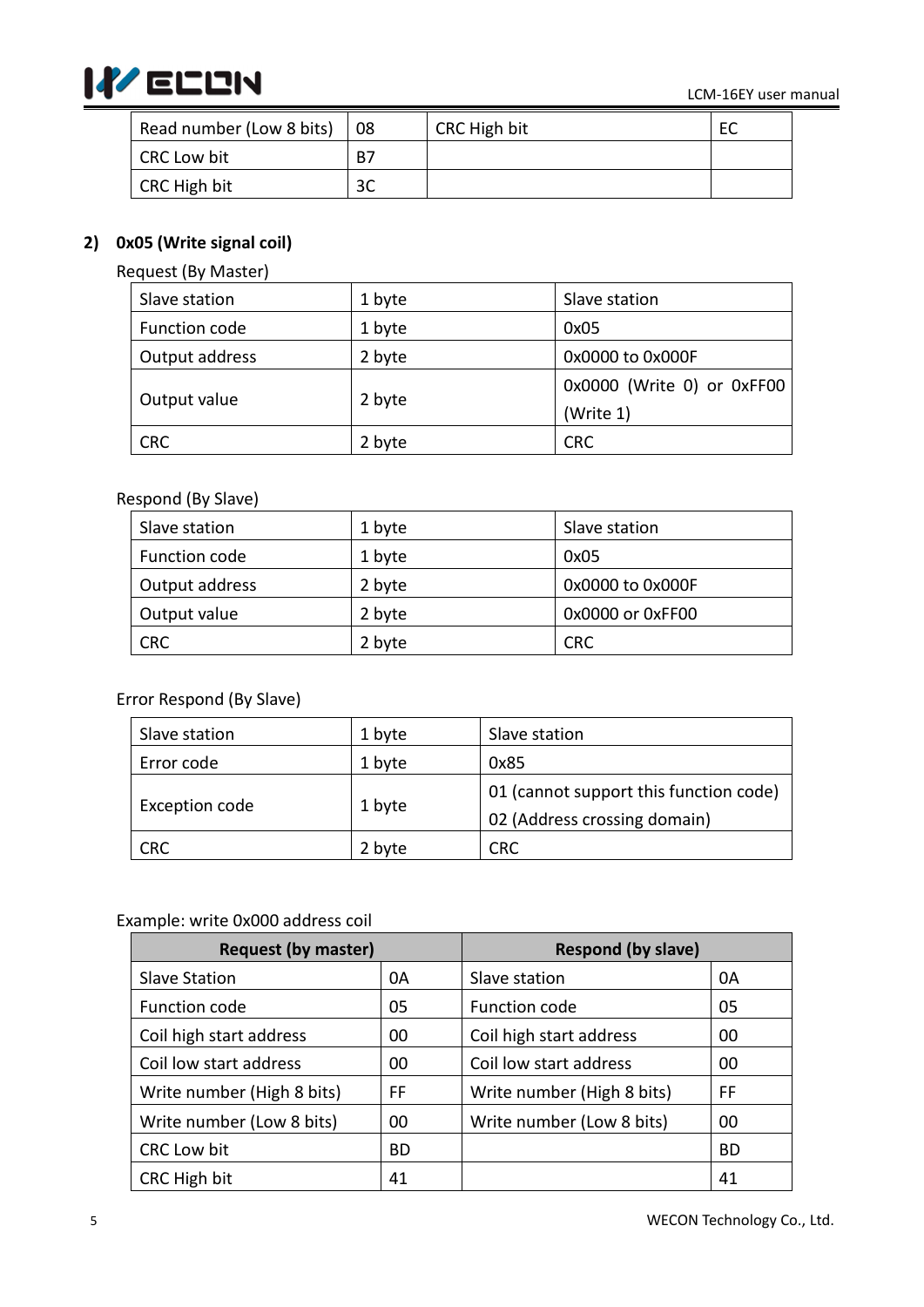

#### **3) 0x0F (Write continuous coil)**

Request (by Master)

| Slave station | 1 byte      | Slave station    |
|---------------|-------------|------------------|
| Function code | 1 byte      | 0x0F             |
| Start address | 2 byte      | 0x0000 to 0x000F |
| Output number | 2 byte      | 1to 16           |
| Byte number   | 1 byte      | N                |
| Output value  | $N^*1$ byte |                  |
| <b>CRC</b>    | 2 byte      | <b>CRC</b>       |

N=Output value/8,if remainder is not equal to 0,then N=N+1

#### Respond (by slave)

| Slave station | 1 byte | Slave station    |
|---------------|--------|------------------|
| Function code | 1 byte | 0x0F             |
| Start address | 2 byte | 0x0000 to 0x000F |
| Output value  | 2 byte | 1 to 16          |
| <b>CRC</b>    | 2 byte | <b>CRC</b>       |

#### Error Respond (By Slave)

| Slave station  | 1 byte | Slave station                          |
|----------------|--------|----------------------------------------|
| Error code     | 1 byte | 0x8F                                   |
|                |        | 01 (cannot support this function code) |
| Exception code | 1 byte | 02 (Address crossing domain)           |
| <b>CRC</b>     | 2 byte | <b>CRC</b>                             |

#### Example: Write 0x0000 address to 0x0007 coil

| Master request               |    | Slave respond                |    |
|------------------------------|----|------------------------------|----|
| Slave station                | 0A | Slave station                | 0A |
| Function code                | 0F | Function code                | 0F |
| Coil high start address      | 00 | Coil high start address      | 00 |
| Coil low start address       | 00 | Coil low start address       | 00 |
| operations number high 8 bit | 00 | operations number high 8 bit | 00 |
| operations number low 8 bit  | 08 | operations number low 8 bit  | 08 |
| Byte number                  | 01 | CRC low bit                  | 55 |
| Write number                 | 88 | CRC high bit                 | 76 |
| CRC low bit                  | 40 |                              |    |
| CRC high bit                 | BF |                              |    |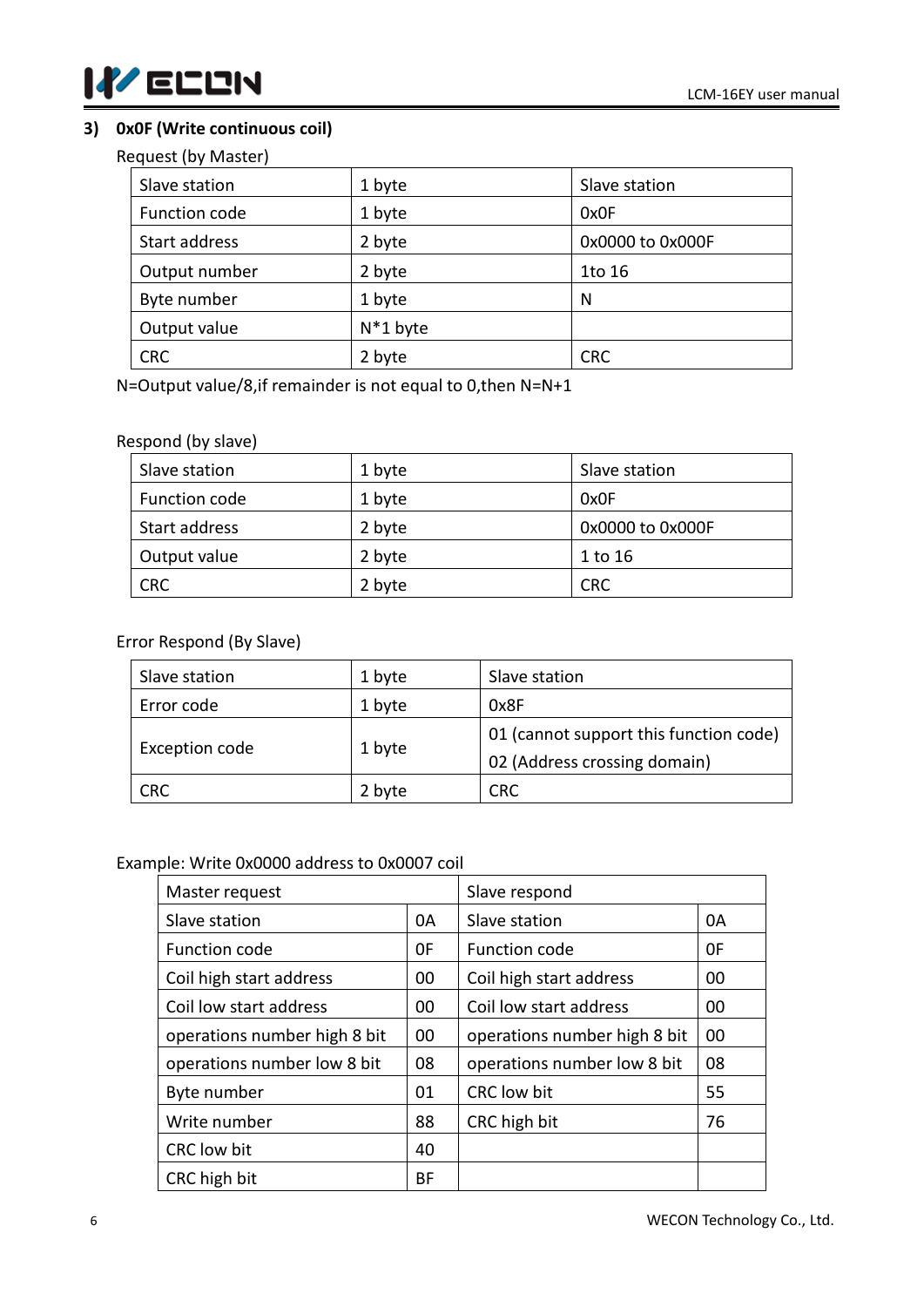

## **4.3 Introduction of DIP switch**

#### **1) DIP switch introduction**





5-1: Use to select station number

Figure 4- 1 DIP switch

#### **Note**

In practical use, the dial switch is ON (1) downward and OFF (0) upward. As shown in the figure, the status of the DIP switch is downward, all are ON.

#### **2) DIP switch and station setting**

In practical use, the #1 to #5 of the DIP switch is used for the selection of the module station number, and the relationship between the station number and the 1 # 5 dial number switch is shown in the following table:

| #1 DIP       | #2 DIP       | #3 DIP       | #4 DIP           | #5 DIP      | <b>Module</b>  |
|--------------|--------------|--------------|------------------|-------------|----------------|
| switch       | switch       | switch       | switch           | switch      | station        |
| $\mathbf 0$  | $\mathbf 0$  | $\pmb{0}$    | $\mathbf 0$      | $\mathbf 0$ | 1              |
| 1            | $\mathbf 0$  | $\pmb{0}$    | $\mathbf 0$      | $\mathbf 0$ | $\overline{2}$ |
| $\mathbf{0}$ | $\mathbf{1}$ | $\mathbf 0$  | $\mathbf 0$      | $\mathbf 0$ | 3              |
| $\mathbf{1}$ | $\mathbf{1}$ | $\pmb{0}$    | $\mathbf 0$      | $\mathbf 0$ | $\overline{4}$ |
| $\mathbf 0$  | $\mathbf 0$  | $\mathbf{1}$ | $\mathbf 0$      | $\mathbf 0$ | 5              |
| $\mathbf{1}$ | $\mathbf 0$  | 1            | $\mathbf 0$      | $\mathbf 0$ | $6\,$          |
| $\mathbf 0$  | $\mathbf{1}$ | 1            | $\boldsymbol{0}$ | $\mathbf 0$ | 7              |
| $\mathbf 1$  | 1            | 1            | $\boldsymbol{0}$ | $\mathbf 0$ | 8              |
| $\mathbf 0$  | $\mathbf 0$  | $\pmb{0}$    | $\mathbf{1}$     | $\mathbf 0$ | $9$            |
| 1            | $\mathbf 0$  | $\mathbf 0$  | 1                | $\mathbf 0$ | 10             |
| $\mathbf 0$  | $\mathbf{1}$ | $\mathbf 0$  | $\mathbf{1}$     | $\mathbf 0$ | 11             |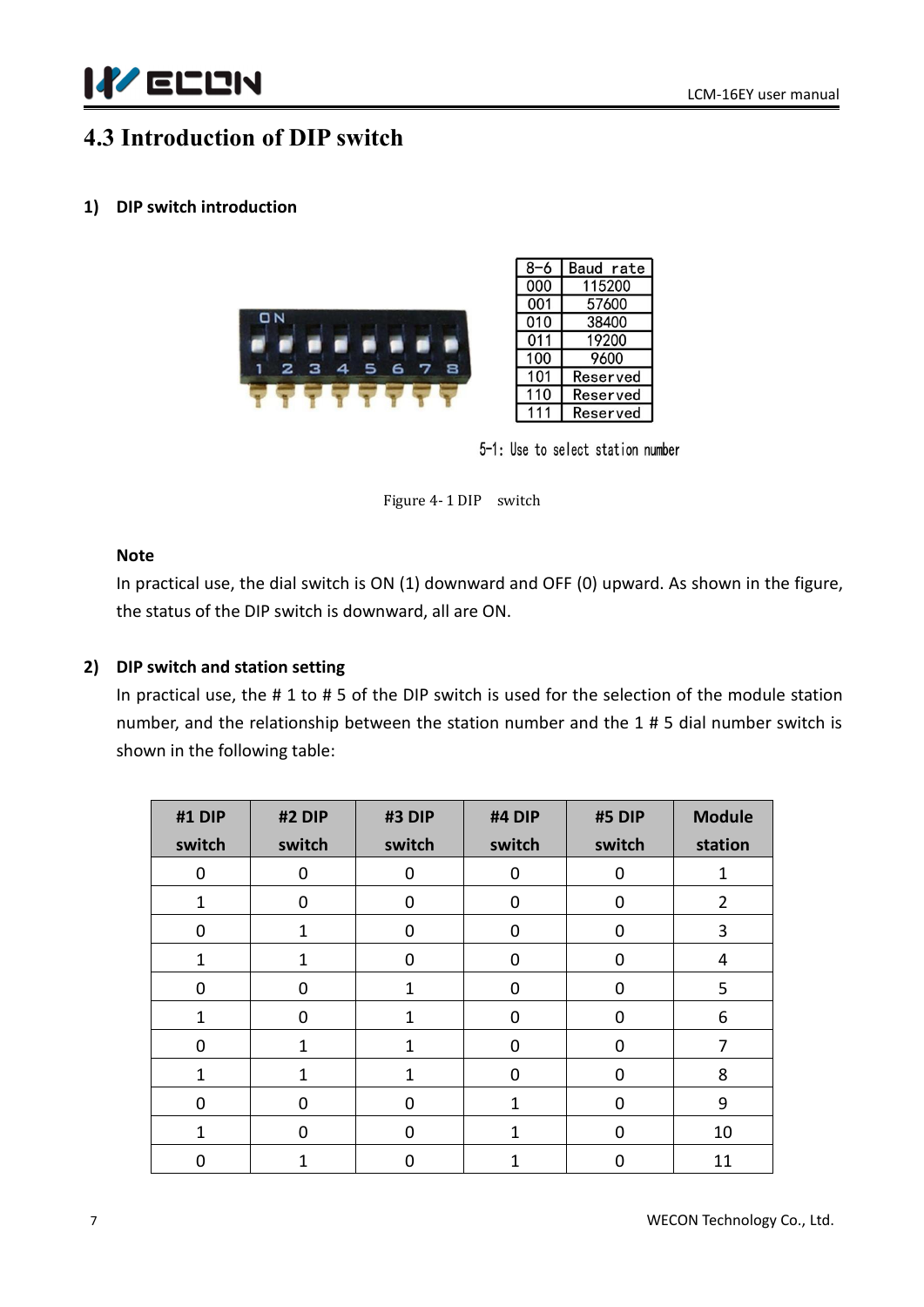

LCM-16EY user manual

| $\mathbf 1$      | $\mathbf{1}$     | $\pmb{0}$        | $\mathbf 1$  | $\pmb{0}$        | 12 |
|------------------|------------------|------------------|--------------|------------------|----|
| $\pmb{0}$        | $\pmb{0}$        | $\mathbf 1$      | $\mathbf 1$  | $\pmb{0}$        | 13 |
| $\mathbf 1$      | $\pmb{0}$        | ${\bf 1}$        | $\mathbf 1$  | $\boldsymbol{0}$ | 14 |
| $\pmb{0}$        | $\mathbf{1}$     | $\mathbf{1}$     | $\mathbf{1}$ | $\boldsymbol{0}$ | 15 |
| $\mathbf 1$      | $\mathbf{1}$     | $\mathbf{1}$     | $\mathbf{1}$ | $\mathbf 0$      | 16 |
| $\pmb{0}$        | $\boldsymbol{0}$ | $\boldsymbol{0}$ | $\pmb{0}$    | $\mathbf{1}$     | 17 |
| $\mathbf 1$      | $\pmb{0}$        | $\pmb{0}$        | $\pmb{0}$    | $\mathbf{1}$     | 18 |
| $\pmb{0}$        | $\mathbf 1$      | $\pmb{0}$        | $\pmb{0}$    | $\mathbf 1$      | 19 |
| $\mathbf{1}$     | $\mathbf{1}$     | $\boldsymbol{0}$ | $\pmb{0}$    | $\mathbf{1}$     | 20 |
| $\pmb{0}$        | $\pmb{0}$        | $\mathbf 1$      | $\pmb{0}$    | $\mathbf{1}$     | 21 |
| $\mathbf 1$      | $\pmb{0}$        | $\mathbf 1$      | $\pmb{0}$    | $\mathbf 1$      | 22 |
| $\boldsymbol{0}$ | $\mathbf 1$      | $\mathbf 1$      | $\pmb{0}$    | $\mathbf 1$      | 23 |
| $\mathbf 1$      | $\mathbf 1$      | $\mathbf 1$      | $\pmb{0}$    | $\mathbf 1$      | 24 |
| $\pmb{0}$        | $\pmb{0}$        | $\boldsymbol{0}$ | $\mathbf 1$  | $\mathbf 1$      | 25 |
| $\mathbf 1$      | $\pmb{0}$        | $\boldsymbol{0}$ | $\mathbf 1$  | $\mathbf{1}$     | 25 |
| $\pmb{0}$        | $\mathbf 1$      | $\boldsymbol{0}$ | $\mathbf{1}$ | $\mathbf{1}$     | 27 |
| $\mathbf 1$      | $\mathbf 1$      | $\boldsymbol{0}$ | $\mathbf{1}$ | $\mathbf{1}$     | 28 |
| $\pmb{0}$        | $\boldsymbol{0}$ | $\mathbf 1$      | $\mathbf 1$  | $\mathbf 1$      | 29 |
| $\mathbf 1$      | $\pmb{0}$        | $\mathbf{1}$     | $\mathbf 1$  | $\mathbf 1$      | 30 |
| $\pmb{0}$        | $\mathbf{1}$     | $\mathbf 1$      | $\mathbf 1$  | $\mathbf 1$      | 31 |
| $\mathbf{1}$     | $\mathbf{1}$     | $\mathbf{1}$     | $\mathbf{1}$ | $\mathbf{1}$     | 32 |

#### **3) DIP switch and baud rate setting**

In practical use, the #6 to #8 of the DIP switch are used for the selection of the baud rate, and the relationship between the baud rate and #6-# 8 DIP switch is shown in the following table:

| #6 DIP<br>switch | #7 DIP<br>switch | #8 DIP<br>switch | <b>Module baud rate</b>                        |
|------------------|------------------|------------------|------------------------------------------------|
|                  | 0                | 0                | 115200                                         |
|                  | 0                | 0                | 57600                                          |
|                  |                  | 0                | 38400                                          |
|                  |                  | 0                | 19200                                          |
|                  | O                | 1                | 9600                                           |
|                  | O                | 1                | Reserved for later expansion (Default: 115200) |
|                  |                  | 1                | Reserved for later expansion (Default: 115200) |
|                  |                  | 1                | Reserved for later expansion (Default: 115200) |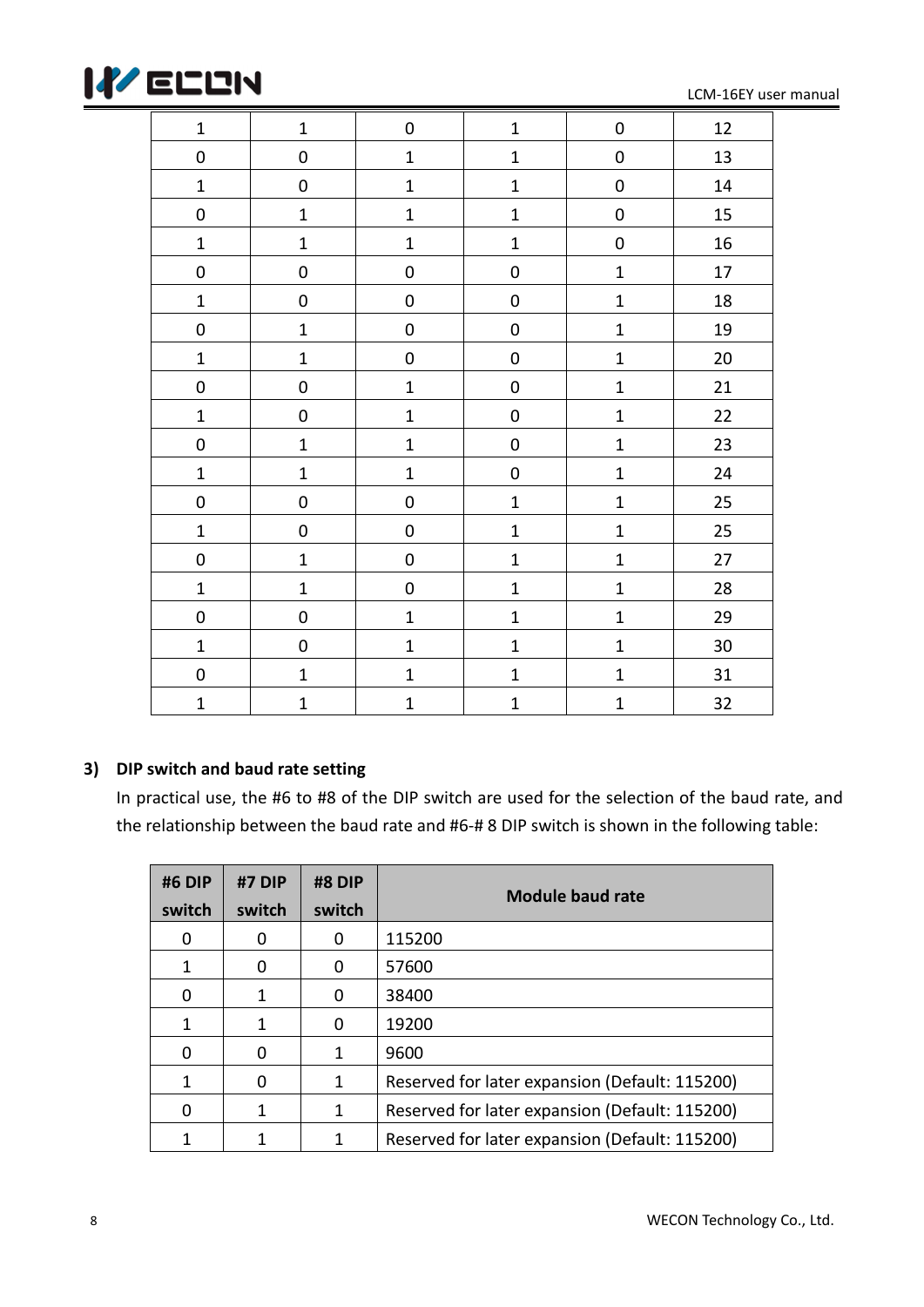

## **4.3 Note**

Communication function is different between LCM-16EY module and LX3V-16EY module, but

| register function is same. |                                          |  |
|----------------------------|------------------------------------------|--|
| Module                     | Maximum accessible address (BFM address) |  |
| <b>16EY</b>                | 15(output terminal)                      |  |

# **5. Example**

Set DIP switch according to 4.2 section introduces, the module station is 2, and baud rate is 115200. The 16 input terminal of the LCM-16EY module are mapped to M10~M25.